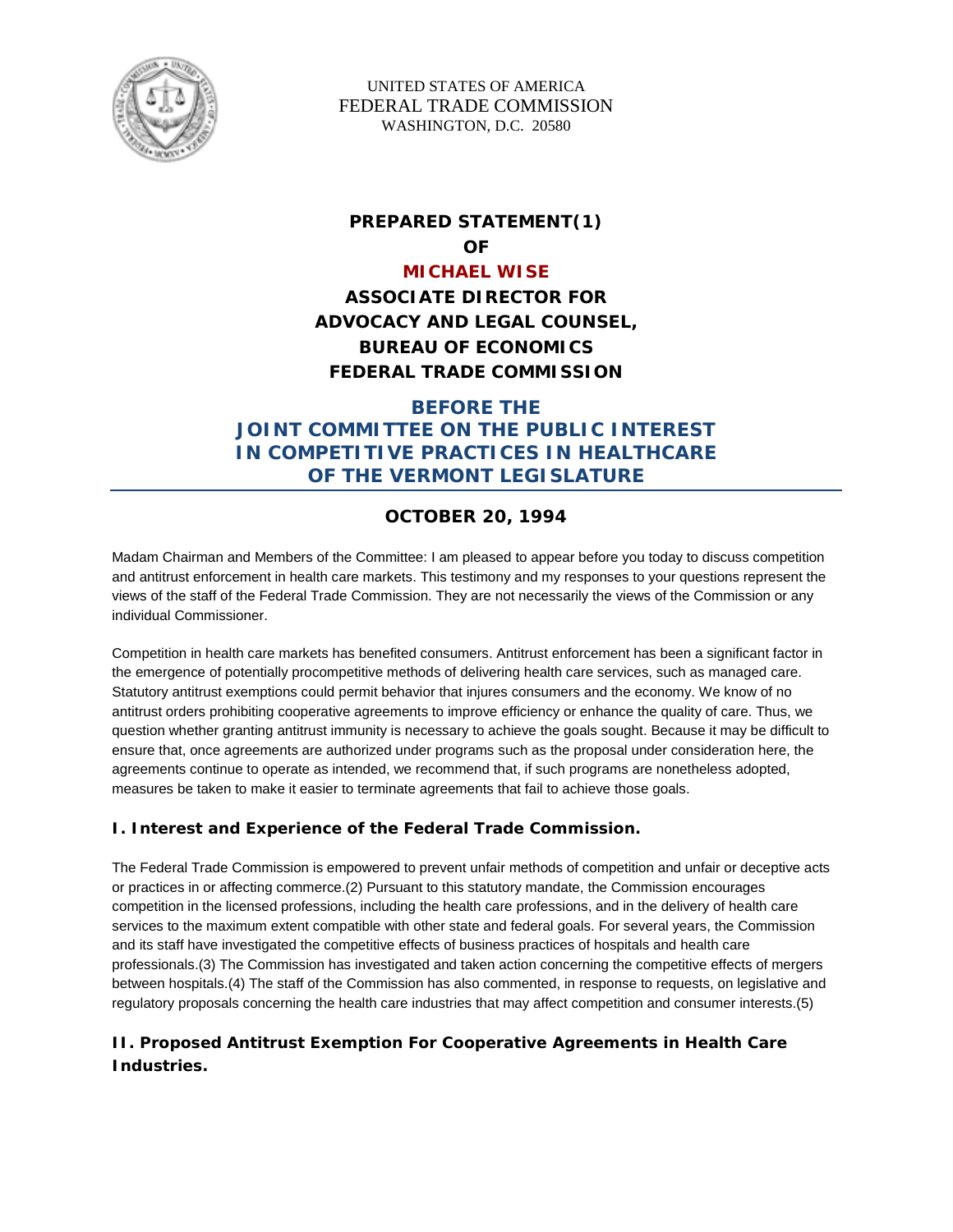One of the subjects of this hearing, and the one on which I will focus, is a proposal to grant immunity from antitrust oversight to certain kinds of cooperative agreements among hospitals or other health care providers.(6) The proposal would have the legislature find that, to implement strategies to reduce costs, improve access to services, and enhance prospects for further improvement in quality of care, cooperation among health care facilities and providers must be encouraged by state legislation.(7) The Secretary of the Agency of Human Services would be authorized to issue a "certificate of public advantage" covering such a proposed agreement if the applicants demonstrate, by clear and convincing evidence, that the likely benefits of the agreement outweigh disadvantages attributable to reduction in competition.(8)

The "cooperative agreements" subject to the proposal could deal with sharing, integration, allocation, or referral of patients, personnel, instructional programs, equipment, laboratory facilities or procedures or other services.(9) The possible benefits to be considered include enhancement of quality of health care, preservation of facilities near communities they have traditionally served, improvements in cost efficiency, improvements in resource utilization, avoidance of duplication of resources, and improved access to providers and services.(10) The possible disadvantages from reduction in competition to be considered include impairing the ability of HMO's, PPO's, managed care firms or other payors to negotiate payment and service arrangements, reduction in competition among providers or facilities (including providers or facilities that compete with, or supply goods or services to, those involved in the agreement itself), adverse impact on quality, availability, or price of health care services, and the availability of less restrictive arrangements.(11)

The intention is that a certificate would confer "state action" immunity from antitrust oversight.(12) The certificate would be subject to review every three years, and could be revoked, after notice and hearing, if the Secretary found that the benefits no longer outweigh the disadvantages.(13)

### **III. Competition and Antitrust Enforcement in Health Care.**

Before examining this proposal more closely, let me set out the perspective we bring to the issues. The FTC enforces the antitrust laws to ensure that competitive forces will allow the development of health care delivery desired by consumers. The Commission does not favor one type of health care delivery system over another. The Commission does not advocate that consumers choose a managed care plan over a fee-for-service health care plan. Nor does the Commission take a position on which kind of health care plan provides better quality health care at lower prices. Instead, the Commission tries to ensure that each plan may develop and grow as it meets the wants and needs of consumers. The Commission seeks to ensure that anticompetitive behavior does not impede the development of health care alternatives that consumers might elect to use.

Many of the various health care reform proposals have envisioned some exemption from antitrust review for the health care industry. The Federal Trade Commission has taken the position that such exemptions are unwarranted and unwise.(14) The Commission believes that antitrust law enforcement has played a key role in opening up the industry for competition, and will be important to the success of any competition-based model for the future health care market.

The antitrust laws have been described by the United States Supreme Court as the "Magna Carta of our free enterprise system.(15) These laws reflect a judgment that competition generally promotes consumer welfare and produces the best mix of quality goods and services at the lowest prices. The antitrust laws also assure business people an opportunity to offer their goods and services in the marketplace, and to have their success or failure determined by consumers' preferences, not by the abuse of other competitors' market power. Indeed, experience from the Commission's health care enforcement program suggests that antitrust law enforcement plays an important role in preventing organized efforts to reduce price competition and to thwart cost containment efforts. For example, antitrust law enforcement by the Commission has been instrumental in enabling alternatives to traditional fee-forservice health care arrangements to enter health care markets in the face of opposition by some health care providers.(16) Other examples include Commission enforcement actions that have challenged anticompetitive rules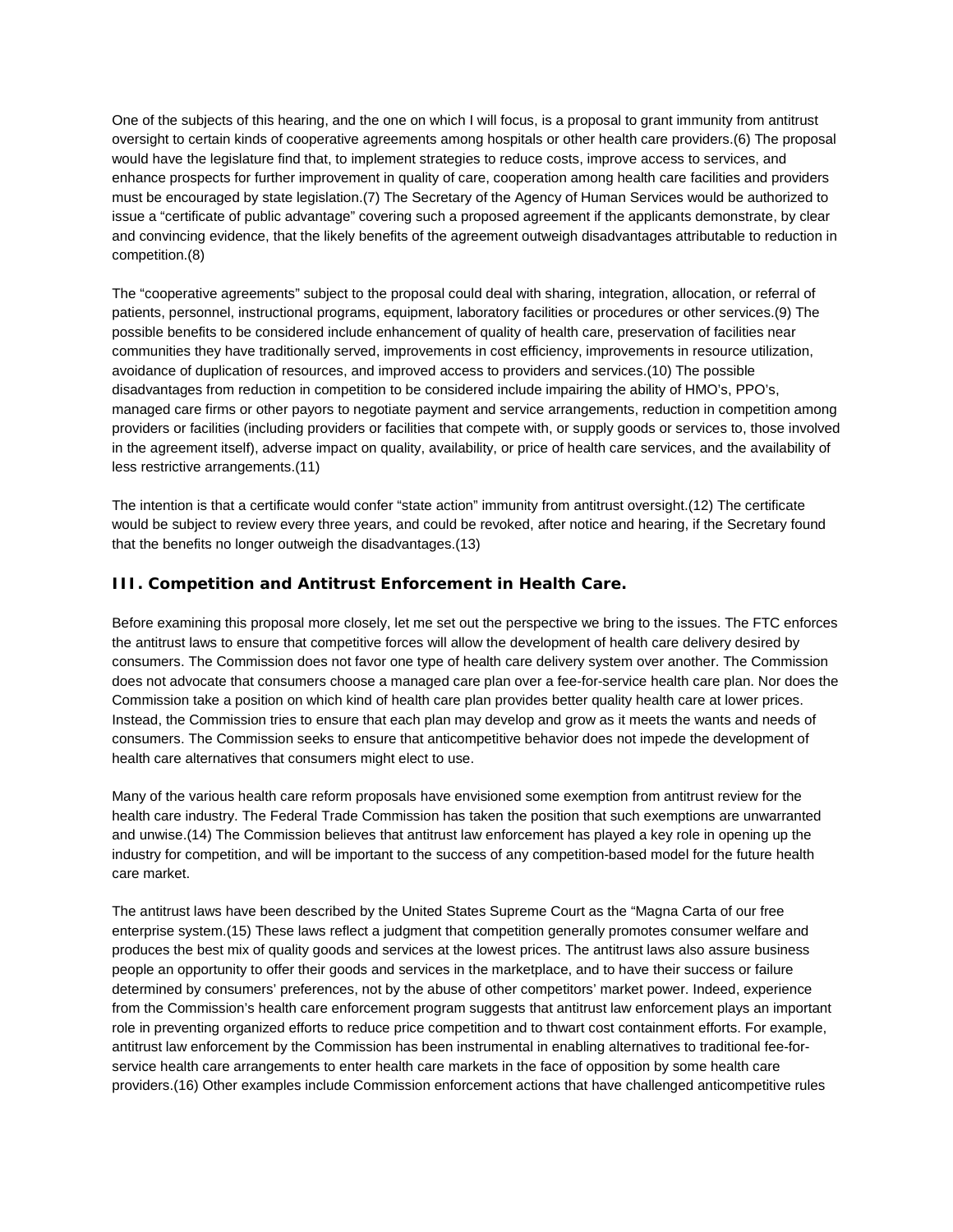that prohibited physicians from affiliating with health care plans, and enforcement actions that have halted organized boycotts by some health care providers against newly developing health care arrangements.(17)

The Commission's experience in health care markets has shown that, without the protection that antitrust law provides, efforts to contain health care costs, and to create innovative delivery systems to better serve consumers, sometimes can be frustrated by provider opposition. More broadly, to the extent that health care reform depends on market mechanisms to improve the price and quality of the health care Americans receive, antitrust enforcement will help make reform work by promoting and maintaining competitive health care markets.

## **IV. Consideration of Benefits and Costs in Health Care Antitrust Law Enforcement.**

The premise of this proposal, and others similar to it, appears to be that antitrust litigation or prosecution, or the fear of antitrust liability, prevents or inhibits beneficial agreements among hospitals or other providers of health care services. It would be useful to review the record of antitrust law enforcement involving hospital mergers and cooperative agreements, to show how the kinds of benefits described in the proposal have been considered in that process.

The Commission's antitrust enforcement activities concerning hospital mergers and joint ventures attempt to maintain the competitive market forces needed to make the current health care system work, and provide opportunities for improvements in the system to make it work better.(18) The Commission believes that competition significantly improves the performance of hospitals within the existing health care system. Competition will continue to play such a role in foreseeable circumstances.

The Commission and the Justice Department have jointly issued merger guidelines which set forth the analytical framework the agencies use in determining whether a merger is likely to lessen competition.(19) Those Guidelines emphasize the need to look beyond market concentration to determine whether a particular merger is inconsistent with the federal antitrust laws' objective of preserving competition and thereby promoting competitively-priced, highquality goods and services for the consumer. In any industry, it is necessary to look at a broad range of market characteristics to determine whether the increase in concentration and the elimination of a competitor through a merger would likely threaten consumer interests.(20) These other factors include efficiencies and other consumer benefits that the merger might make possible.(21) The Commission accordingly is careful to make sure that its enforcement actions in hospital markets in fact serve consumer interests.

Sound antitrust enforcement does not hinder efficient, procompetitive collaborations. This issue needs consideration in perspective. In a typical year, there are about 50 to 100 hospital mergers or other arrangements consolidating previously independent hospitals. Review of these transactions by Commission staff normally entails minimal or no direct contact with the parties and no delay in the transaction beyond statutory Hart-Scott-Rodino requirements. In the past decade, the Commission has conducted only about thirty formal investigations, mostly involving larger metropolitan hospitals, and, even after the recent flurry of merger activity, has challenged only about a dozen hospital mergers.(22)

The Commission's assessment of the impact of antitrust enforcement on hospital collaborations has been confirmed both by a substantial increase in such activity recently — which suggests that fear of antitrust enforcement has not dampened hospital mergers generally — and by other observers. A Health Care Task Force of the American Bar Association concluded that, "Overall antitrust enforcement has not deterred hospital mergers and in fact, the hospital industry has seen a recent wave of mergers.(23) Similarly, a Department of Health and Human Services task force examined the claim that enforcement agencies have become too adversarial in challenging hospital mergers, concluding that the assertion was not supported by the evidence.(24)

The enforcement record on hospital joint ventures similarly should not evoke concern. To date, the Commission has not challenged a single joint venture among hospitals. Indeed, in the context of merger enforcement, the Commission has taken particular care not to restrict types of hospital joint ventures that are unlikely to raise serious antitrust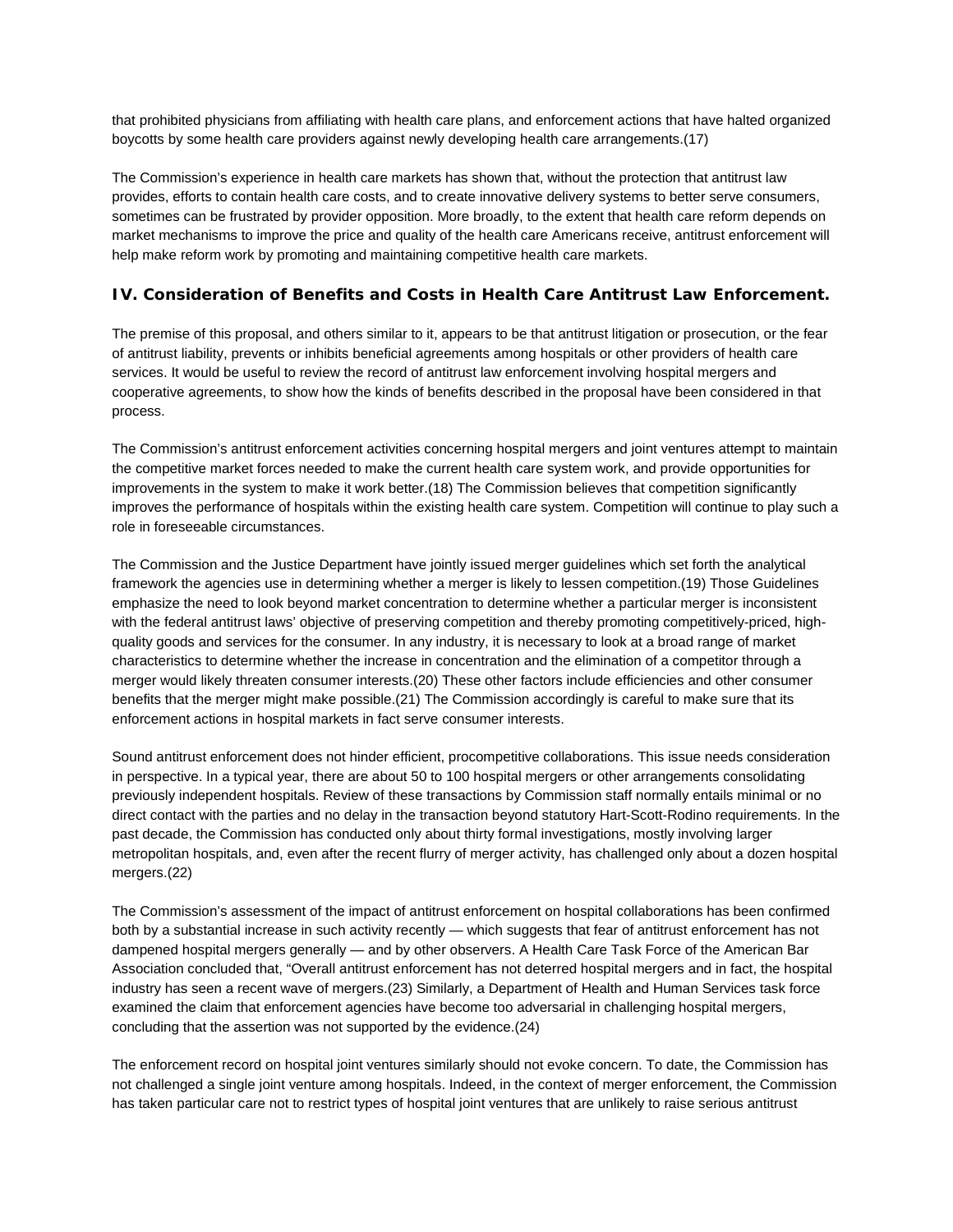concerns. In a recent order blocking a hospital merger in a highly concentrated market, the Commission exempted from the order's reporting requirements any prospective joint ventures the hospitals might decide to undertake to provide data processing, laboratory testing, and health care financing.(25) These joint ventures appeared likely to achieve efficiencies and improve specific services, without endangering price and quality competition for other services, as a complete merger could.

The Commission not only has limited its enforcement actions to hospital mergers that could have been genuinely harmful, but also has made considerable efforts to publicize and clarify its enforcement policies in that area so as not to discourage legal, beneficial transactions. The Federal Trade Commission and the Department of Justice have issued Statements of Enforcement Policy and Analytical Principles Relating to Health Care and Antitrust specifically addressing areas of concern to members of the health care industry. A set of six statements was issued a year ago; last month, those statements were updated and expanded.

The "antitrust safety zones" that are included in most of the policy statements describe the circumstances under which the federal antitrust law enforcement agencies will not challenge certain collaborative activities by hospitals, doctors, and other health care providers. The policy statements go on to explain in detail, using illustrative examples, how the agencies analyze conduct that falls outside a safety zone. They emphasize that many activities falling outside a safety zone nevertheless are lawful and permissible.

Under the safety zone for mergers, the agencies will not challenge, except in extraordinary circumstances, hospital mergers where one hospital has fewer than 100 beds and fewer than 40 patients a day, and is more than five years old. They will not challenge joint ventures among hospitals to purchase or support high-technology or other expensive health care equipment, that involve only the number of hospitals necessary to support the equipment. If more hospitals are included, but the additional hospitals could not support the equipment on their own or through a competing joint venture, the agencies will not challenge the venture. One of two new examples with this statement explains how the agencies analyze joint ventures involving existing equipment in rural areas.

The statements make clear that the agencies will not challenge joint purchasing arrangements among health care providers, as long as they meet conditions designed to ensure they do not become vehicles for collusive purchasing or for price fixing. The purchases must account for less than 35 percent of the total market for the purchased items and, for arrangements among direct competitors, the cost of the jointly-purchased items must account for less than 20 percent of the total revenues of each purchaser. An example focusing on analysis of rural joint purchasing arrangements is now included.

The agencies will not challenge an exclusive physician network joint venture (that is, a venture that restricts the ability of physicians to affiliate with other such ventures or to contract individually with health insurance plans), as long as the physicians share substantial financial risk and the venture comprises 20 percent or fewer of the physicians in each specialty with active hospital privileges in the geographic market.(26) The agencies will not challenge a nonexclusive physician network joint venture (that is, a venture that does not involve limitations on the ability of participating physicians to affiliate with other ventures or to contract individually with health plans), as long as the physicians share substantial financial risk, and the venture comprises no more than 30 percent of the physicians in each specialty with active hospital privileges in the geographic market.(27) This safety zone has been expanded to reflect the agencies' experience that truly non-exclusive joint ventures generally raise less risk of foreclosure of competing plans than do exclusive joint ventures.

The agencies also have added a new statement that explains how they will analyze hospital joint ventures to provide specialized clinical or other expensive health care services. Under a "rule-of-reason" analysis, the agencies define the relevant market, determine how the venture would affect competition in that market, weigh any anticompetitive effects against any procompetitive efficiencies generated by the venture, and examine whether collateral restraints, if any, are in fact necessary to achieve the efficiencies sought by the venture. To date, neither agency has challenged an integrated joint venture to provide such services.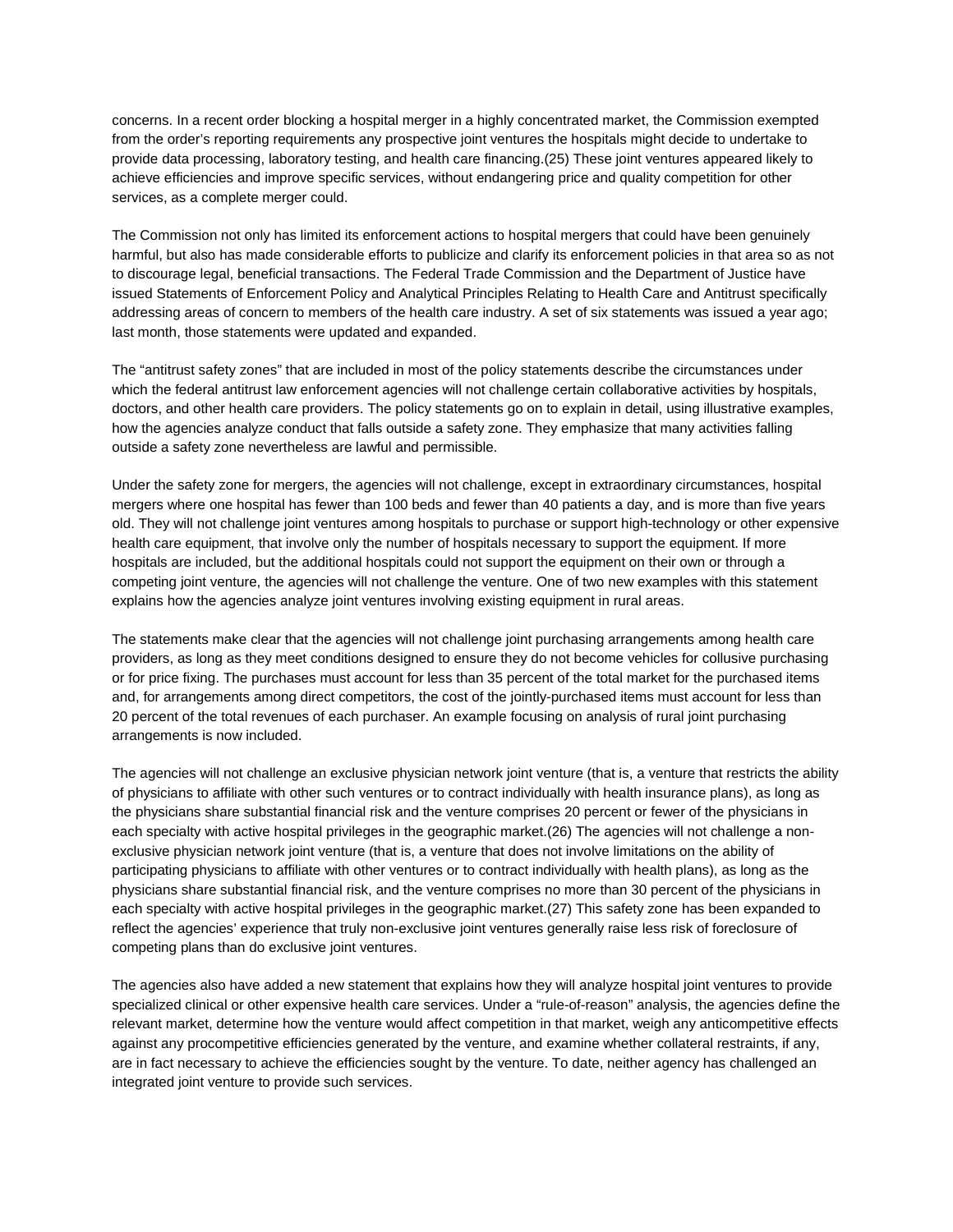A statement has been added explaining how the agencies analyze multiprovider networks, which are ventures among providers to jointly market their services to health benefits plans and others. If such networks involve agreements that allocate markets, fix prices or similarly restrict competition, the agencies will examine whether the members are sufficiently integrated to allow the agencies to weigh the anticompetitive effects and competitive benefits of the agreements. (Otherwise, such agreements would be illegal on their face.) If the networks are integrated, the agencies then will define the markets where the networks operate and have substantial impact, and examine the competitive effects of the networks in each of these markets. That examination will take into account any cost savings or other efficiencies that will be attributable to such networks.

The safety zones make explicit what our law enforcement activities have demonstrated: that we do not challenge activities unless they threaten competition or consumers, and that health care providers seeking to improve efficiency, reduce costs, or otherwise benefit consumers and competition through joint activities, need not be concerned about antitrust enforcement. Moreover, the policy statements commit the federal antitrust enforcement agencies to responding quickly to requests to review the legality of proposed activity through the FTC's advisory opinion and the Department of Justice's business review letter processes.

### **V. Effects of Proposed Antitrust Exemption.**

We believe that antitrust enforcement action has not prevented cooperative agreements among hospitals or other health care institutions that would have been beneficial to consumers.(28) To the extent that the proposal would merely authorize the kinds of agreements that would not have been subject to antitrust challenge anyway, it would have no adverse effect on competition. However, the proposal could be interpreted to encourage or permit agreements that are more explicitly anticompetitive in intention and effect than those contemplated before. The chief source of concern would be agreements to allocate responsibilities that did not reflect efficiency-enhancing integration, but instead amounted to agreements to divide markets and refrain from competition. Such division and allocation of markets can be just as harmful to consumers as explicit price-fixing.

We recognize that policy concerns other than those considered in competition law enforcement may be important here. Some of the considerations listed as possible benefits to be weighed against the disadvantages of reducing competition may indeed be such different and independent considerations. Many of them, though, describe the kinds of issues that the Commission considers in its competition enforcement decisions. For example, two factors, increased cost efficiency and improved use of resources, could include the kinds of considerations of true efficiencies that the Commission usually considers in antitrust analysis.(29) Others may be ambiguous. "Preservation of facilities" and "avoidance of duplication", although perhaps intended to include similar issues of efficiency, might include less clearly desirable results as well. The goal of avoiding duplication, to improve efficiency, may contradict the goal of preserving facilities. Moreover, care may be needed to ensure that "avoiding duplication" does not become simply "avoiding competition" — that is, the "avoiding duplication" goal might be interpreted, paradoxically, to suggest that a reduction in competition should be counted as a benefit, to be weighed against itself as a cost.

Because an informed assessment would conclude that antitrust risks are not inhibiting desirable cooperative agreements, and because permitting the health care industry to become accustomed to agreements to eliminate competition could harm consumers' interests without producing clear countervailing benefits, we recommend caution in proceeding with programs such as this proposal. The very process of negotiation among competitors could lead to anticompetitive understandings and market behavior even where no agreement is ever requested and no certificate is granted. And once certificates are granted, it will be difficult to ensure that the agreements are implemented in ways that maintain the balance that justified their issuance.

The law sets two requirements for state action to remove the risk of federal antitrust liability for private actions such as these cooperative agreements among health care providers. First, the actions must be taken pursuant to a clearly articulated state policy to displace competition; and second, the state must actively supervise the policy.(30) The "active supervision" requirement means that supervision must extend to specifics of implementation.(31) The Supreme Court has said that the purpose of the requirement is to ensure that the state has determined the specific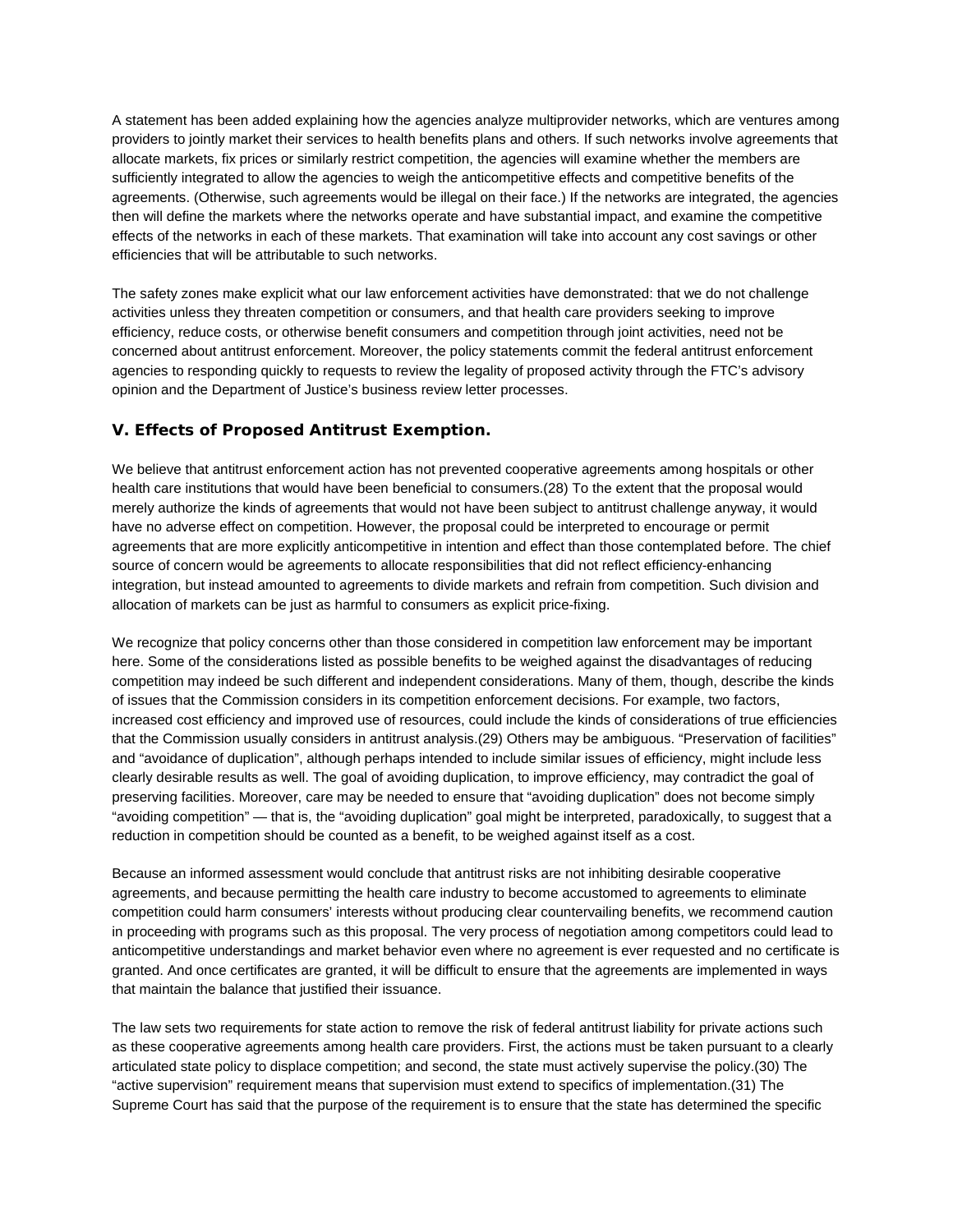details of a scheme that supplants competition; the mere potential for a state supervisory action is not enough.(32) Applying this requirement to health care, it has been held that an authorizing certificate would not confer antitrust immunity, in the absence of post- certificate regulation of the parties' conduct to ensure that it was consistent with the state's policies.(33)

This proposal would require that applications for certificates be reviewed and specifically approved before the certificates would be issued, but does not call for subsequent scrutiny or regulation of the parties' actual operation, except by providing generally for "review" and the possibility of reexamination and revocation. More particularized scrutiny or regulation of actual conduct under these agreements may not only be desirable to ensure that they continue to serve their intended purposes, but might also be necessary to accomplish the apparent goal of conferring antitrust immunity.

One additional way to reduce the risk that anticompetitive agreements would become institutionalized would be to issue certificates only for defined, limited terms. The burden would then clearly be on the parties to demonstrate that the benefits continue to outweigh the disadvantages.

### **VI. Conclusion.**

In summary, we believe that competition has been an important factor in bringing about beneficial changes in how health care services are delivered to consumers. Experience does not demonstrate that immunity from antitrust liability is necessary to permit hospitals or other institutional providers to undertake cooperative arrangements to improve the quality of care they provide and make their operations more efficient. Thus, we recommend that, if antitrust immunity is nonetheless considered desirable for other policy reasons, effective measures be included to ensure scrutiny of "agreements" and to terminate "agreements" whose net effect is detrimental to consumers' interests. We hope these comments are of assistance.

(1) This testimony represents the views of the staff of the Federal Trade Commission.

#### (2) 15 U.S.C. §§ 41 *et. seq.*

(3) *See, e.g.,* American Medical Ass'n, 94. F.T.C. 701 (1979); Iowa Chapter of American Physical Therapy Ass'n, 111 F.T.C. 199 (1988) (consent agreement); Wyoming State Bd. of Chiropractic Examiners, 110 F.T.C. 145 (1988) (consent order); Connecticut Chiropractic Ass'n, 114 F.T.C. 708 (1991); American Psychological Ass'n, C-3406 (consent order issued December 16, 1992), 58 Fed. Reg. 557 (January 6, 1993)); Texas Bd. of Chiropractic Examiners, C-3379 (consent order issued, April 21, 1992, 57 Fed. Reg. 20279 (May 12, 1992)); National Ass'n of Social Workers, C-3416 (consent order issued March 3, 1992, 58 Fed. Reg. 17411 (April 2, 1993)); California Dental Ass'n, D-9259 (administrative complaint issued July 9, 1993); and McLean County Chiropractic Ass'n, C-3491, 59 Fed. Reg. 22163 (April 29, 1994) (consent order).

(4) *See, e.g.,* Columbia Hospital Corporation, D. 9256 (complaint issued February 18, 1993; consent order, 59 Fed. Reg. 33296 (June 28, 1994)); FTC v. Columbia Hospital Corp., No 93- 30-CIV-FTM-23D (M.D. Fla., preliminary injunction issued May 21, 1993); University Health, Inc., D. 9246 (consent order issued September 9, 1992, 57 Fed. Reg. 44748 (Sept. 29, 1992)); FTC v. University Health, Inc., 1991-1 Trade Cas. (CCH) ¶¶ 69,400, 69,444 (S.D. Ga.), rev'd, 938 F.2d 1206 (11th Cir. 1991); Hospital Corporation of America, 106 F.T.C. 361 (1985), aff'd, 807 F.2d 1381 (7th Cir. 1986), cert. denied, 481 U.S. 1038 (1987); American Medical Int'l, 104 F.T.C. 1 (1984).

(5) *See, e.g.*, letter to North Dakota Assistant Attorney General David Huey (March 8, 1993) (concerning bills, similar to the proposal being considered here, to grant antitrust exemptions to certain cooperative agreements among hospitals or other providers); letter to Illinois State Senator Judy Baar Topinka (March 12, 1993) (concerning bill to establish demonstration program to test feasibility of alternative health care delivery system).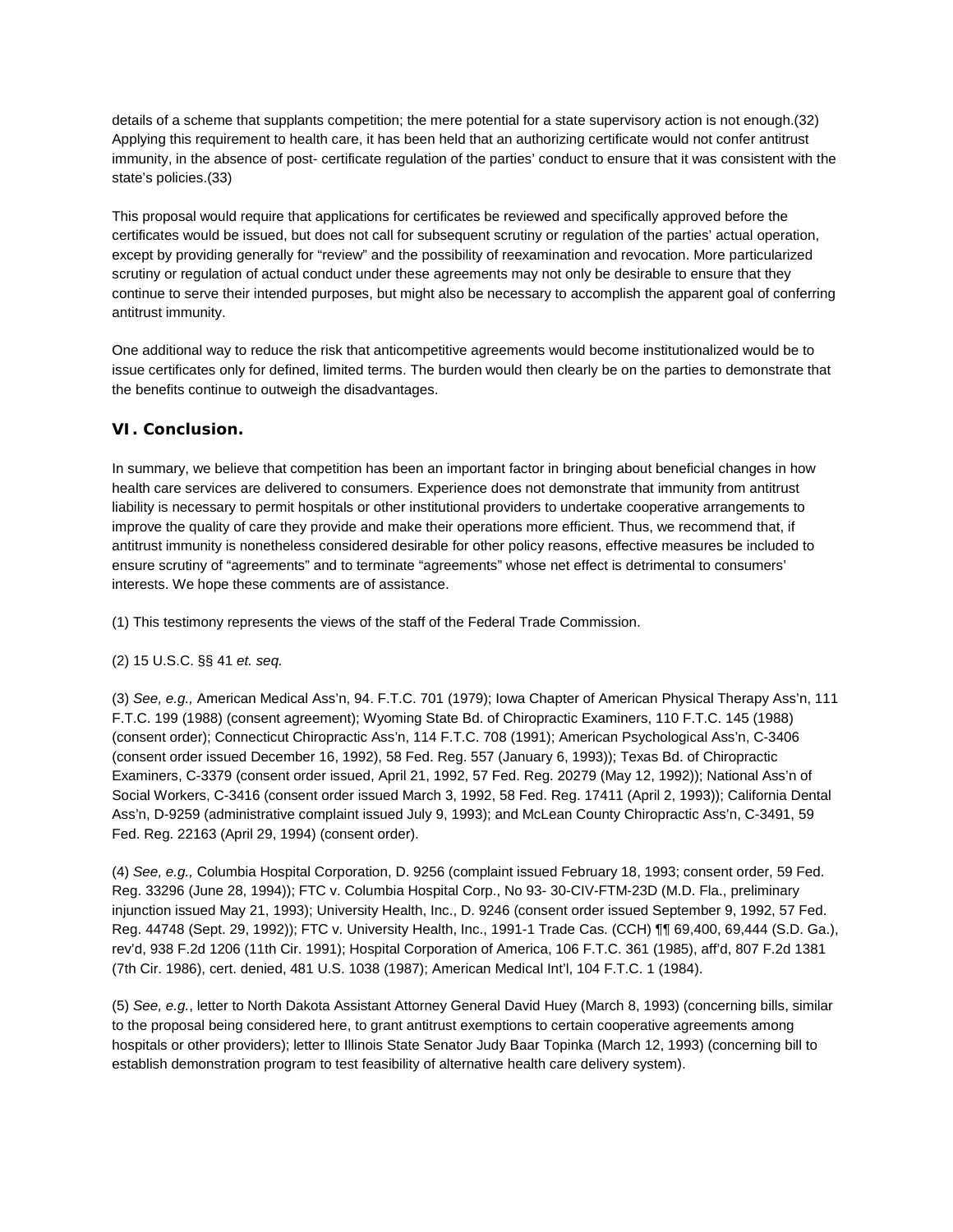(6) Another subject of this hearing is a bill about pharmacies and prescription drugs that was considered in the last legislative session and is expected to be introduced again in the next one. The staff of the Commission has commented several times, in other jurisdictions, about "any willing provider" features comparable to those in this bill. Copies of those recent comments are attached to this statement for your information.

(7) Proposed Section 9460.

(8) Proposed Section 9462(d).

(9) Proposed Section 9461(a).

(10) Proposed Section 9462(d)(1).

(11) Proposed Section 9462(d)(2).

(12) Proposed Sections 9460, 9465(a).

(13) Proposed Section 9462(e). Certificates would be granted only if "clear and convincing" evidence showed that benefits outweighed disadvantages, but they could be revoked if only a preponderance of the evidence showed that the balance had shifted the other way. Proposed Section 9465(b).

(14) See letters from Federal Trade Commission concerning H.R. 3486 and S. 1658 to The Honorable Jack Brooks, Chairman, Committee on the Judiciary, United States House of Representatives, and The Honorable Howard M. Metzenbaum, Chairman, Subcommittee on Antitrust, Monopolies, and Business Rights, Committee on the Judiciary, United States Senate (June 10, 1994). The Department of Justice has also taken a similar position. See letter from Anne K. Bingaman, Assistant Attorney General, U.S. Department of Justice, Antitrust Division, to The Honorable Howard M. Metzenbaum, (April 14, 1994).

(15)" *U.S. v. Topco Associates, Inc.*, 405 U.S. 596, 610 (1972).

(16) *See e.g.,* the "Cleveland Clinic" cases: Medical Staff of Holy Cross Hospital, FTC Docket No. C-3345, 56 Fed. Reg. 49184 (1991) (consent order); Medical Staff of Broward General Medical Center, FTC Docket No. C-3344, 56 Fed. Reg. 49184 (1991) (consent order); Diran Seropian, M.D., FTC Docket No. 9248, 57 Fed. Reg. 44748 (1992) (consent order).

(17) *See e.g.*, Baltimore Metropolitan Pharmaceutical Association, Inc., FTC Docket No. D- 9262, 59 Fed. Reg. 15733 (1994).

(18) The Commission is not in a position to make broad predictions or recommendations about what the hospital industry will or should look like in the next century. The Commission's involvement in the health care field is limited to the enforcement of certain antitrust and consumer protection statutes. While that role is important, the Commission's experience with, and expertise in, health care is limited and specialized, as compared to agencies such as the Department of Health and Human Services.

(19) Department of Justice and Federal Trade Commission, Horizontal Merger Guidelines (April 2, 1992).

(20) *Id.*

(21) Claims of efficiencies will only be considered if they are realistic and supported by the evidence. Notably, in three of the four hospital merger cases decided after litigation in which potential efficiencies were a significant issue, the hospitals' arguments on that issue were rejected as factually unpersuasive. *See FTC v. University Health, Inc.,* 938 F.2d 1206, 1223-24 (11th Cir. 1991); *United States v. Rockford Memorial Corp.,* 717 F. Supp. 1251, 1287-91 (N.D. Ill.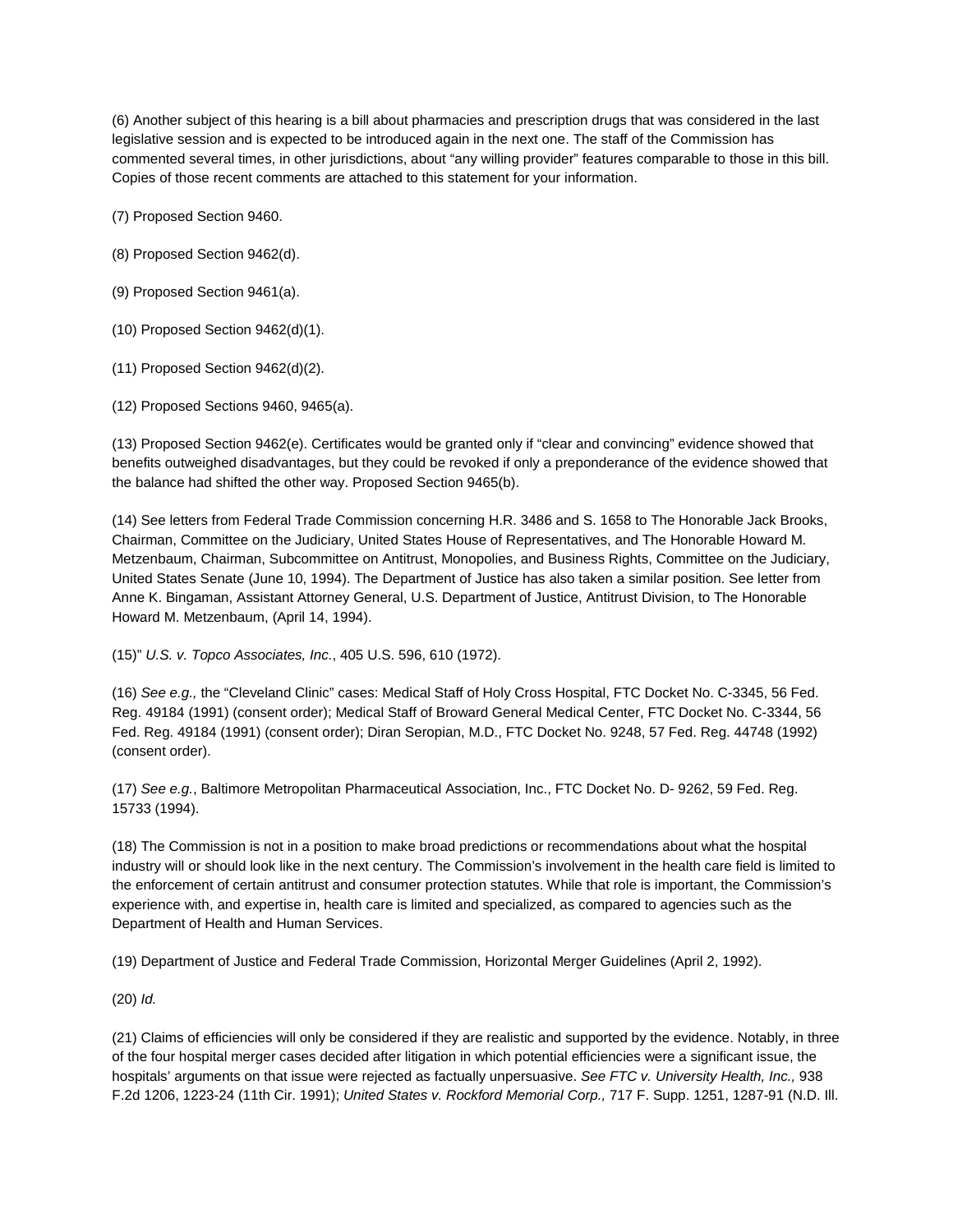1989), *aff'd,* 898 F.2d 1278 (7th Cir.), *cert. denied,* 111 S.Ct. 295 (1990); American Medical Int'l, 104 F.T.C. 1, 148- 155, 218-20 (1984). However, the Commission has weighed potential efficiencies in reaching its decision not to challenge certain hospital transactions.

(22) A recent GAO study compiled the enforcement records of both federal antirust enforcement agencies. It found that, of the 397 hospital combinations for which pre-merger filings had been made between 1991 and 1993, only 28 resulted in formal "second requests" for additional information, and only 15 of those were challenged. United States General Accounting Office, Federal and State Antitrust Actions Concerning the Health Care Industry (August 5, 1994). The figures do not include combinations that did not require pre-merger filings.

(23)" American Bar Association Working Group on Health Care Reform, "Antitrust Implications of Health Care Reform" (May 14, 1993) at 4.

(24) Report of the Secretary's Task Force on Hospital Mergers, at 11 (Jan. 1993). The HHS task force specifically addressed the issue of rural hospital mergers. It found that there was no evidence that the possibility of scrutiny by the antitrust enforcement agencies adversely affected consolidation among hospitals in rural markets. The task force also found that very few such mergers are investigated, and concluded that there was "no need to exempt and therefore tacitly encourage mergers among hospitals in rural or ?small' urban settings." Id.

(25) University Health, Inc., D. 9246, 57 Fed. Reg. 44748 (1992) (consent order) (exempting a wide range of support service joint ventures). *See also* The Reading Hospital, 113 F.T.C. 285 (1990) (consent order) (the Commission determined that voluntary separation of the merged hospitals was sufficient to restore them as independent competitors, even though both hospitals continue to participate in hospital-sponsored health plan joint ventures, and to share laundry, laboratory, and biomedical equipment repair services).

(26) If there are fewer than five of one type of specialist in the market, the venture may include one of them on a nonexclusive basis.

(27) If there are fewer than four of one type of specialist in the market, the venture may include one of them.

(28) We know of no antitrust actions brought by private parties against cooperative agreements of the kind contemplated by this proposal. In theory, the risk of facing the costs of antitrust litigation or enforcement could discourage even some joint arrangements that would not be found illegal. In practice, though, the threat of government or private antitrust action has not, to our knowledge, discouraged beneficial cooperative arrangements. Reports in trade journals suggest that the threat of antitrust action has not chilled collaborations. See, e.g., D. Burda, Mergers thrive despite wailing about adversity, Modern Healthcare (October 12, 1992).

(29) For examples of consideration of such efficiencies in particular hospital mergers, see the cases cited in n. 21, supra. *See generally* Massachusetts Bd. of Registration in Optometry, 110 F.T.C. 549 (1988), for a discussion of how the Commission considers factors such as these in deciding other kinds of antitrust cases. These factors would not be considered in a case of pure price-fixing among competitors, but would be important in a case involving a joint venture or other combination.

(30) See California Retail Liquor Dealers Ass'n v. Midcal Aluminum, Inc., 445 U.S. 97 (1980).

(31) *F.T.C. v. Ticor Title Insurance Co.,* 112 S.Ct. 2169 (1992).

(32) Ticor, *supra* n. 31 at 2177 (the state must have exercised independent judgment and control "so that the details of the rates or prices have been established as a product of deliberate state intervention, not simply by agreement among private parties"), 2179.